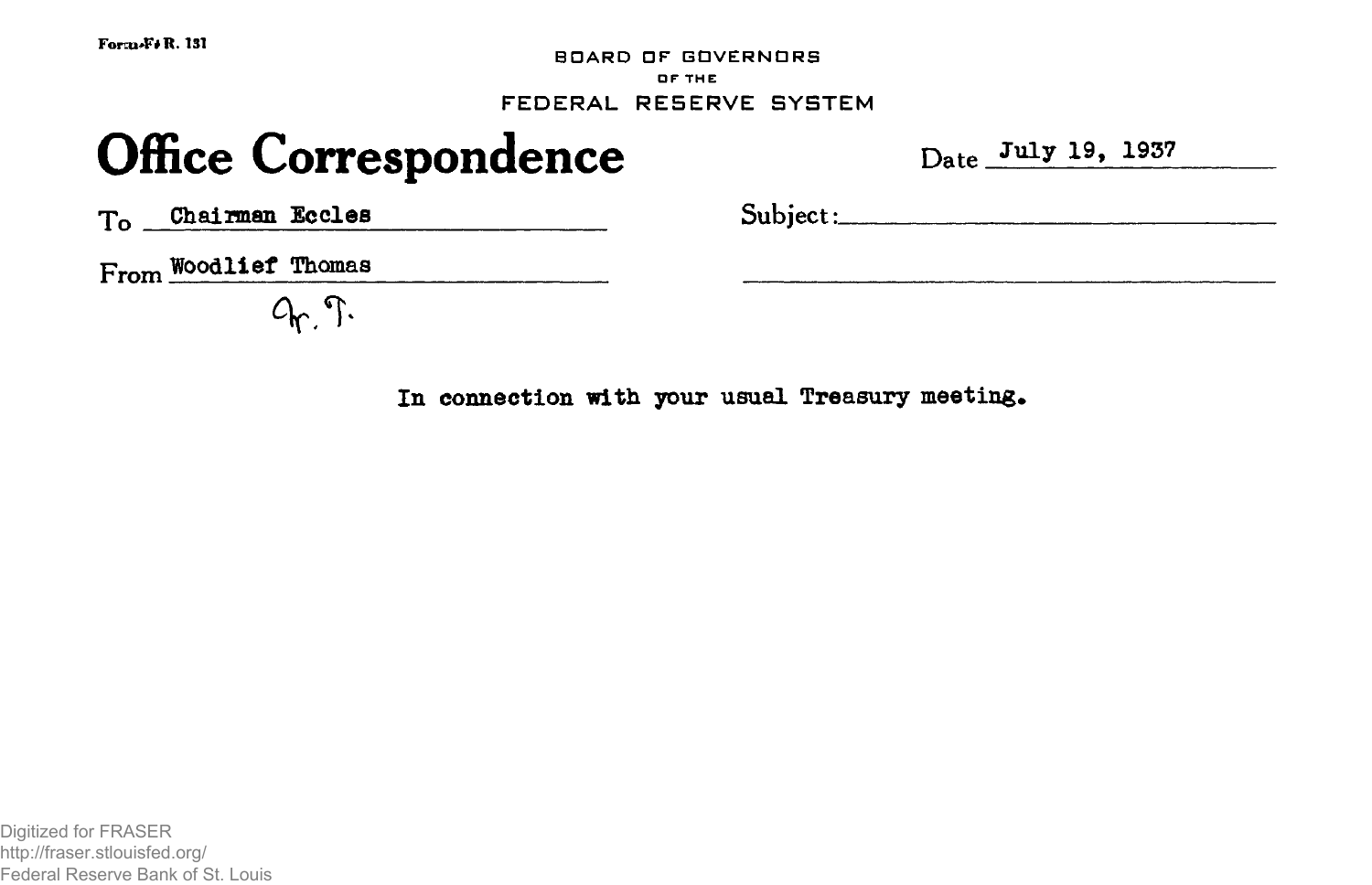**Cc\* 35 July 19<sup>f</sup>**

# **CURRENT COMMENTS (Preliminary)**

# **Dwindling gold movement**

**By the end of last week new gold shipments to the United States** had come to a virtual halt. Less than \$5,000,000 appears to have been **engaged for shipment to this country during the week or acquired directly** from foreigners by the Treasury. Not only did offerings of gold in the **London market continue to be small, but the London gold price^ rose to** a level which made it unprofitable to ship gold to the United States. **Last week, for the first time in a great many months, no London market gold was taken for United States account\* This situation in the gold market, together with a further rise of sterling to the highest level since the tripartite arrangement became effective, appears to reflect the cessation of gold dishoarding and a strengthening of the demand for sterling in this country for canmercial and other purposes\* Among the latter, it is reported, Japanese operations have been important, the proceeds of Japanese gold sales in this country having been transferred to** London for the purpose of meeting short-term debt payments in that market.

# **Break in the Trench franc**

**A break in the French franc, which declined on Friday and Saturday** to new low levels, featured the exchange market at the close of last week. **This reversal of the previous moderate upward tendency of the franc was**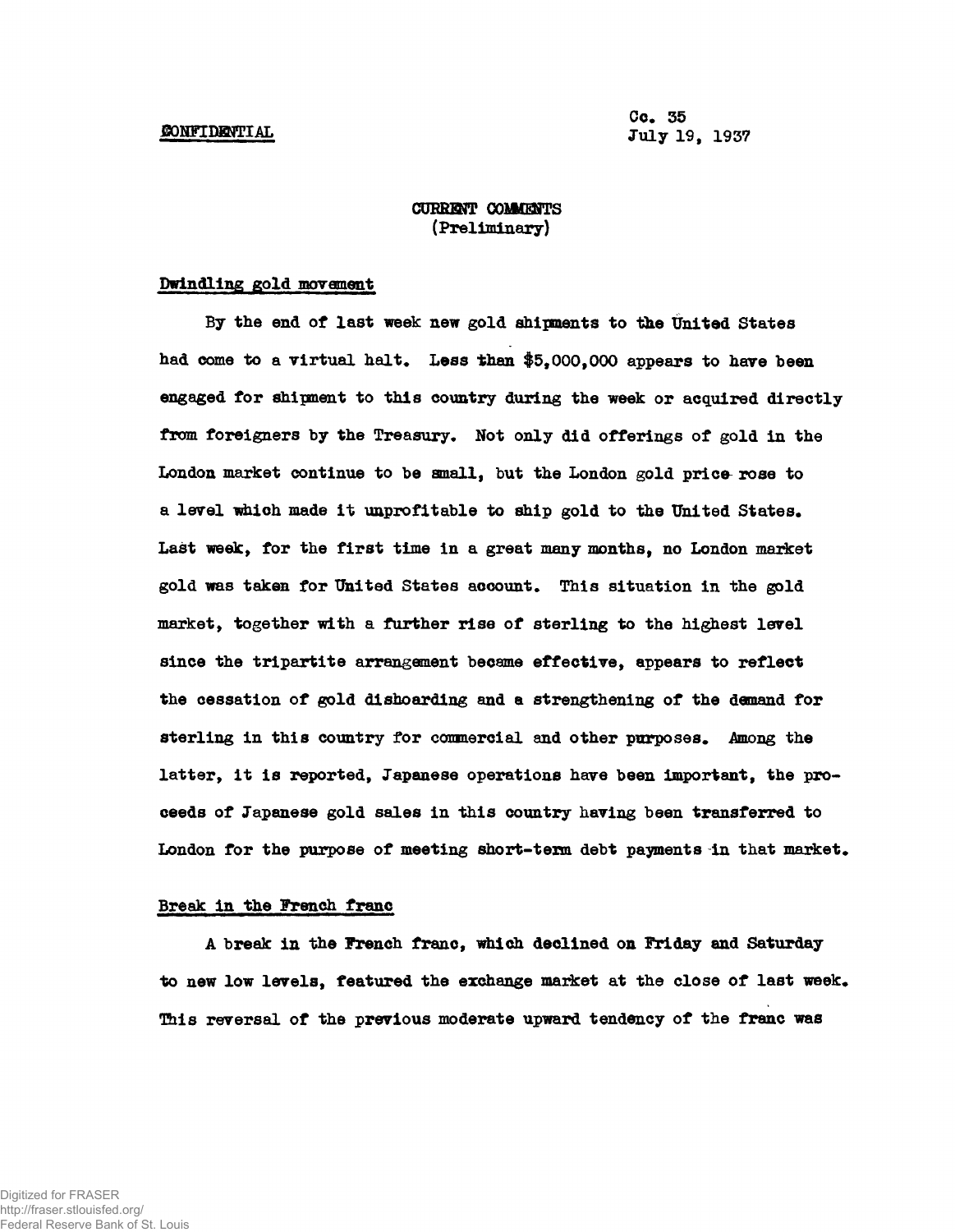**Confidential**

**- 2 -**

**not linked to any particular event, but reflected, rather, the cumulative effect of a number of developments casting doubt on the success of the new financial program. The decline in the franc was substantial, amounting to more than 3 percent in London at its maximum. It is believed that the French control did little to restrain the fall, but on Monday of this week the Fund was reported to have intervened to some extent, and the** franc recovered slightly. Because of the Fund's policy of conserving its **newly acquired gold and allowing the franc to decline, pressure on franc exchange has not resulted in any gold movements of importance.**

# **Excess reserves**

**Excess reserves of member banks increased #80,000,000 to a total of \$960,000,000 in the week ending July 14. The major factor responsible for the increase in reserves was a decline of \$70,000,000 in money in circulation. Treasury deposits with the Reserve banks also declined slightly, as did foreign bank deposits. The decline in foreign bank deposits reflected purchases of short-texm Treasury bills in this market for account of foreign correspondents. Excess reserves of leading New York banks continued to increase during the week. On July 14 these banks held \$230,000,000 of excess reserves as compared with \$170,000,000 a week earlier, and approximately \$100,000,000 on July 2.**

**During the current statement week ending July 21, it is anticipated that excess reserves will show a small decline owing to an increase in Treasury deposits with the Reserve banks. The Reconstruction Finance Corporation is making some large payments to the Treasury, and the Treasury's**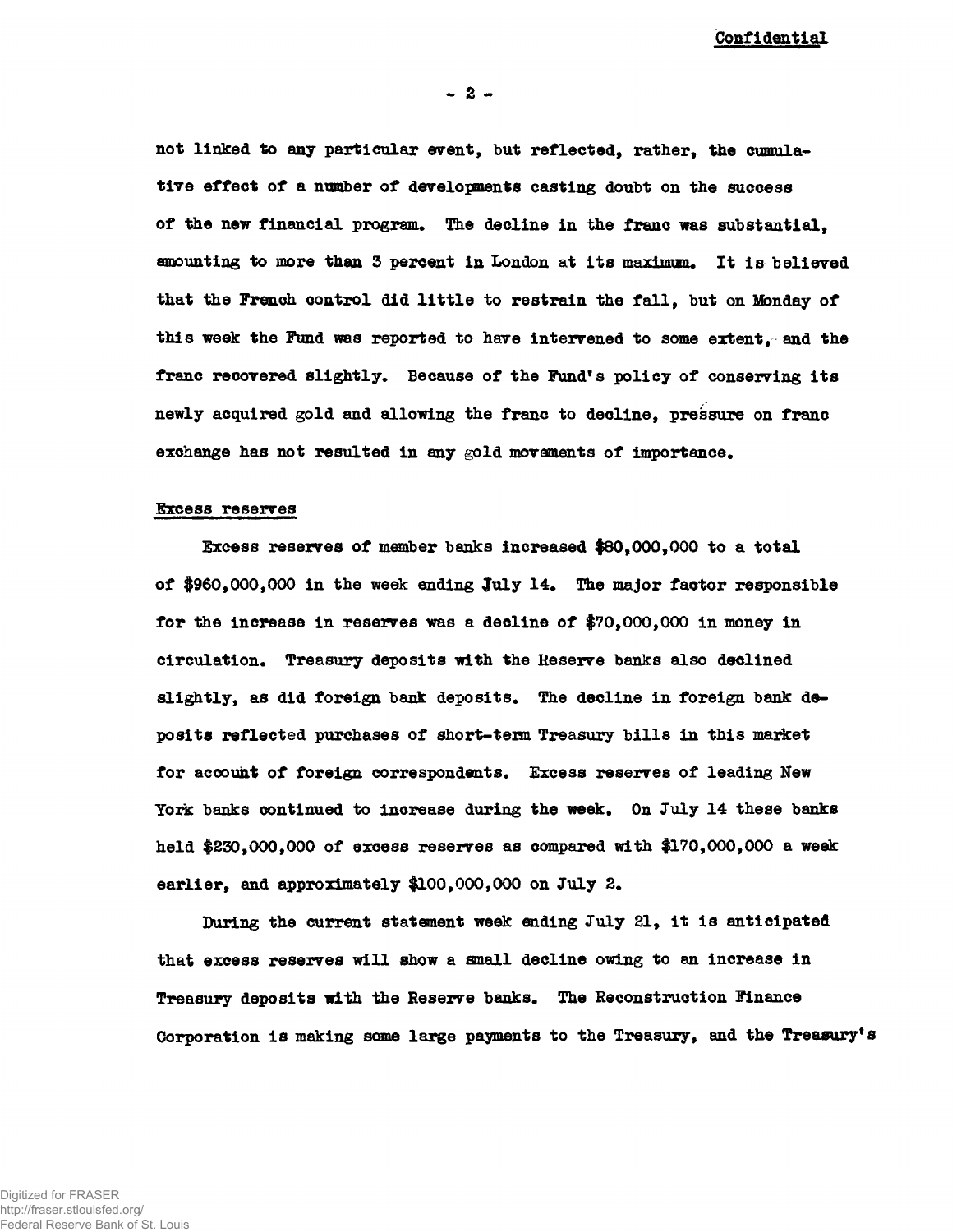**Confidential**

**balance will therefore be built up to a somewhat l^gher level than it has been accustomed to keep in the past few weeks.**

# **Reporting member banks**

**In the week ending July 14, total loans and investments of reporting member banks in New York City declined further, while banks in other** leading cities showed a small increase. At New York banks holdings of **Government obligations decreased by \$40,000,000, making a total decline of nearly #190,000,000 since the Treasury note issue of June 15. Loans to brokers and dealers declined by \$70,000,000 during the week, while commercial loans, which had shown little change since the middle of June, showed an increase of \$75,000,000, of which half was at New York** banks.

**Adjusted demand deposits increased by \$180,000,000, following a decline of \$430,000,000 in the two preceding weeks. Of last week's increase only about \$50,000,000 was at New York City banks, where the decrease in preceding weeks had exceeded \$250,000,000\***

#### **Government security market**

**Treasury bonds and notes advanced further during the past week. The average yield on the longer-term bonds declined to 2.59 percent, as compared with 2.62 percent on Saturday of the previous week, and the yield on 3- to 5-year notes declined to 1,44 percent from 1.48 percent a week earlier. These yields, which are the lowest since March, compare with the** April highs of 2.78 percent for bonds and 1.70 percent for notes.

Digitized for FRASER http://fraser.stlouisfed.org/ Federal Reserve Bank of St. Louis